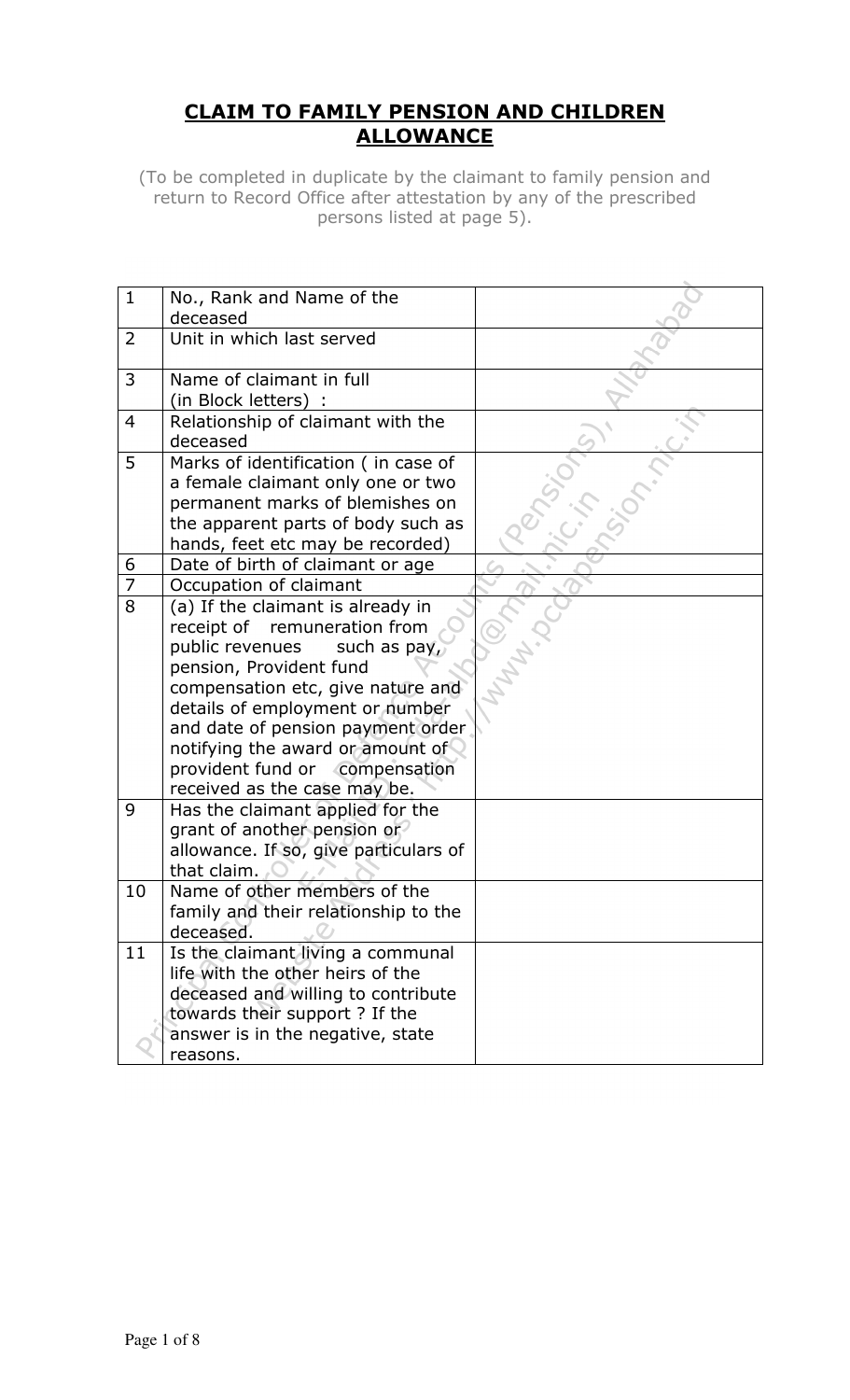|    | Further particulars regarding eligibility:-: |  |  |  |  |  |
|----|----------------------------------------------|--|--|--|--|--|
| 12 | If the claimant is widow                     |  |  |  |  |  |
| 13 | Whether she was married to the               |  |  |  |  |  |
|    | deceased by a lawful and valid               |  |  |  |  |  |
|    | ceremony, also the date of                   |  |  |  |  |  |
|    | marriage.                                    |  |  |  |  |  |
| 14 | Whether she has/ has not                     |  |  |  |  |  |
|    | remarried since the date of death            |  |  |  |  |  |
|    | of her deceased husband.                     |  |  |  |  |  |
|    | If she had re-married :-                     |  |  |  |  |  |
| 15 | Whether the marriage is with the             |  |  |  |  |  |
|    | real brother born of the same                |  |  |  |  |  |
|    | parents of her deceased husband              |  |  |  |  |  |
|    | or some other person                         |  |  |  |  |  |
| 16 | Date of marriage.:                           |  |  |  |  |  |
| 17 | Name of Second husband.:                     |  |  |  |  |  |
| 18 | If the deceased has left behind              |  |  |  |  |  |
|    | more than one widow, state their             |  |  |  |  |  |
|    | names and dates of                           |  |  |  |  |  |
|    | marriage with the deceased.                  |  |  |  |  |  |
|    | If the claimant is father?                   |  |  |  |  |  |
| 19 | Whether he is real (as distinct              |  |  |  |  |  |
|    | from step or foster) father of the           |  |  |  |  |  |
|    | deceased.                                    |  |  |  |  |  |
| 20 | Whether he is cripple or otherwise           |  |  |  |  |  |
|    | physically or mentally unable to             |  |  |  |  |  |
|    | support himself. (The information            |  |  |  |  |  |
|    | is not necessary if the father is            |  |  |  |  |  |
|    | above 50 years of age).                      |  |  |  |  |  |
| 21 | Whether widow and mother of                  |  |  |  |  |  |
|    | deceased are/is also alive (This             |  |  |  |  |  |
|    | information should be furnished if           |  |  |  |  |  |
|    | the father is below 50 years<br>οf           |  |  |  |  |  |
|    | age).                                        |  |  |  |  |  |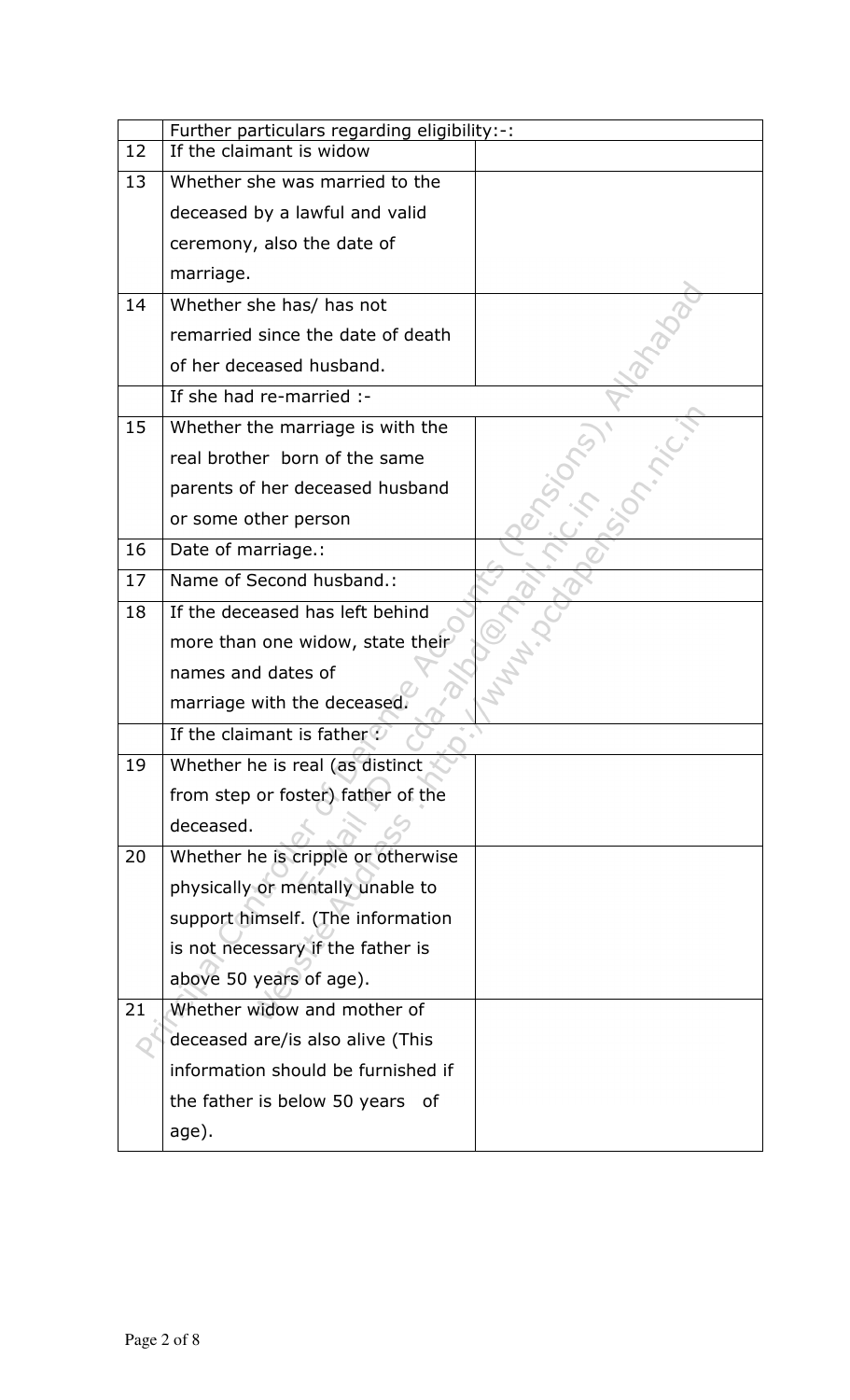|    | If the claimant is mother :-          |  |
|----|---------------------------------------|--|
| 22 | Whether she is the real (as distinct  |  |
|    | or foster mother of<br>from step      |  |
|    | the deceased)                         |  |
| 23 | Whether she has remarried since       |  |
|    | the death of her deceased son, If     |  |
|    | so, give the date of re-marriage.     |  |
|    | If the claimant is Son or daughter :- |  |
| 24 | Whether he/she is the real and        |  |
|    | legitimate child of the deceased.     |  |
| 25 | In the case of a daughter, whether    |  |
|    | she is married. If so, the date of    |  |
|    | her marriage.                         |  |
| 26 | If answer to (i) is in the negative,  |  |
|    | i.e. he/she is the validly adopted    |  |
|    | child of the deceased, mention        |  |
|    | also the date of adoption.            |  |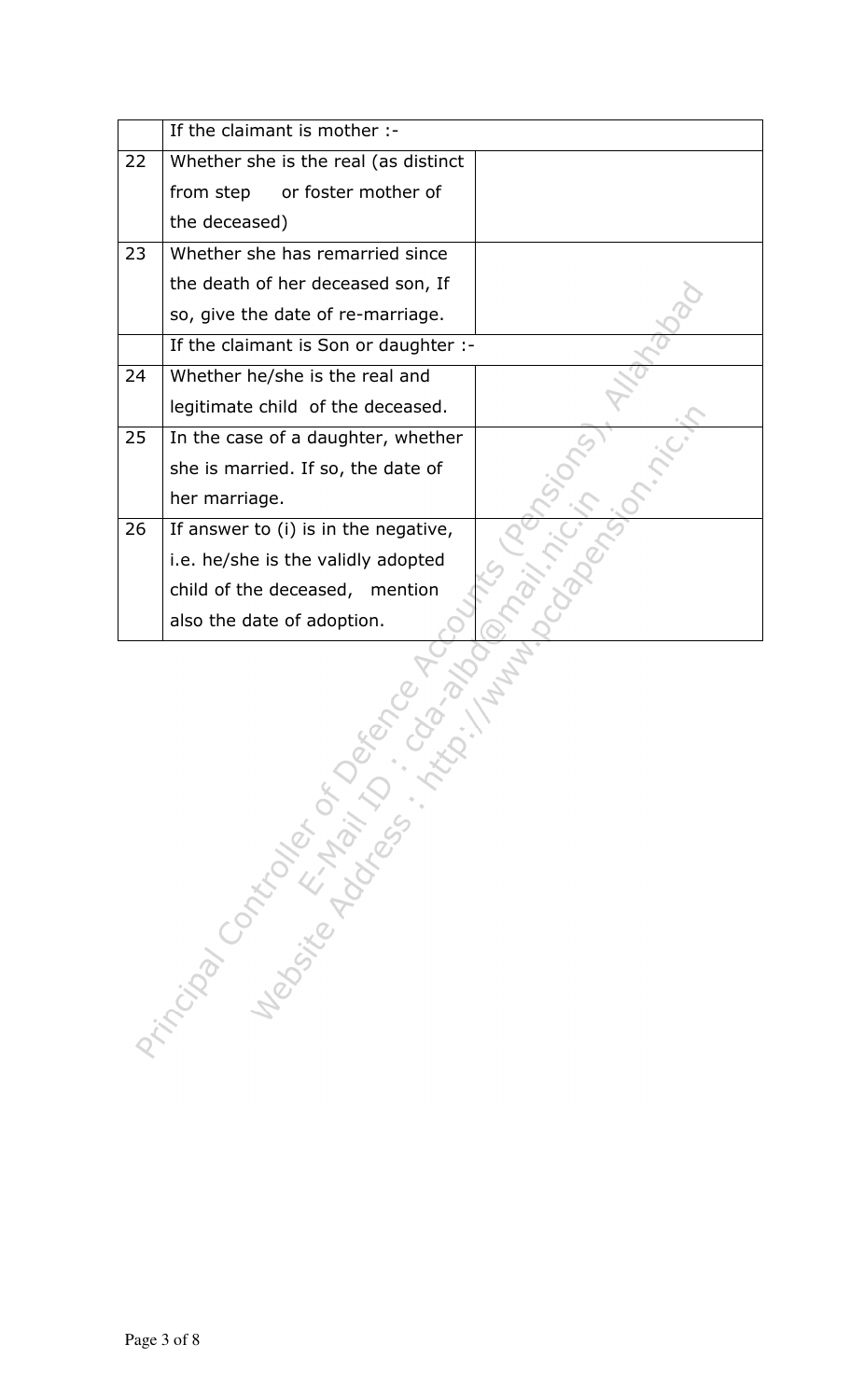Particulars of children eligible for grant of children allowance.



Are any of the children in receipt of remuneration out of public revenues such as pay/pension etc. If so give details of employment of the PPO Number notifying the award.

Place at which payment of pension is desired (It should be an authorised Public Sector Bank except Vijaya Bank, Punjab and Sindh Bank, New Bank of India, Andhra Bank, Oriental Bank of Commerce and Corporation Bank) with mention of Bank Account No. \_\_\_\_\_\_\_\_\_

Place of Residence of the claimant :-

| Village         |
|-----------------|
| P.O.            |
| Tehsil          |
| <b>District</b> |
| <b>State</b>    |
| Pin Code        |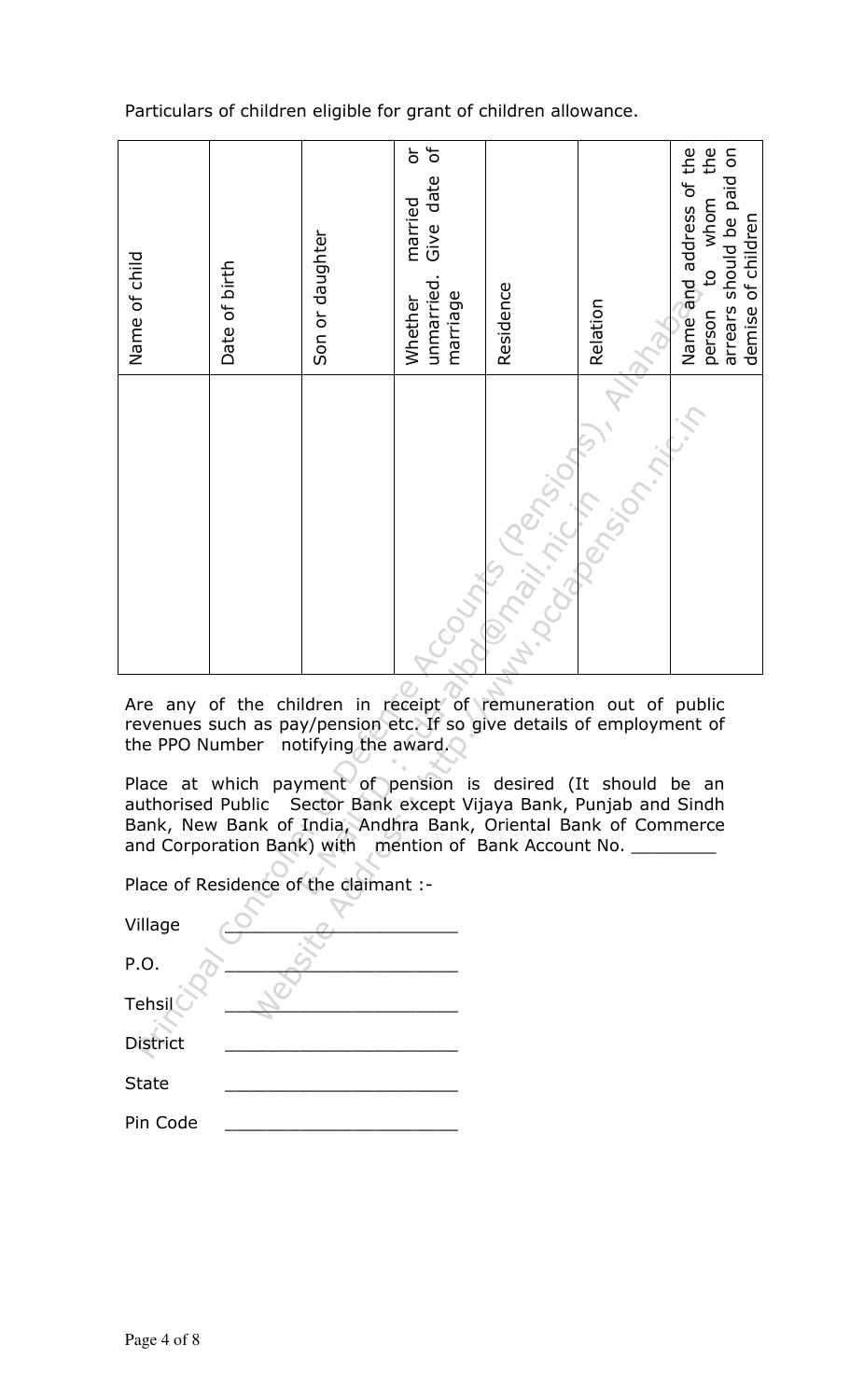Name and particulars of the person by whom the children claimant desired arrears and pension to be paid on her/his death with relation \_\_\_\_\_\_\_\_\_\_\_\_\_\_\_\_\_ Thumb and finger impression of all the children :

| Name | Thumb<br>finger | Fore<br>finger | Middle<br>finger | Ring<br>finger | Little<br>finger |
|------|-----------------|----------------|------------------|----------------|------------------|
|      |                 |                |                  |                |                  |

Also the thumb and finger impression of the claimant.

Signatures of the Claimant

### Thumb and finger impression of the Guardian (where the Guardian is not the claimant)

| Name | Thumb  | Fore   | Middle | Ring<br>finger | Little |
|------|--------|--------|--------|----------------|--------|
|      | finger | finger | finger |                | finger |
|      |        |        |        |                |        |
|      |        |        |        |                |        |
|      |        |        |        |                |        |
|      |        |        |        |                |        |
|      |        |        |        |                |        |
|      |        |        |        |                |        |

Signature of Guardian

Name and addresses of Witnesses Signature of Witnesses

2..

1..

NOTE: - In the case of male children claimant/guardian, left hand thumb and finger impression and if female the right thumb and finger impression may be made.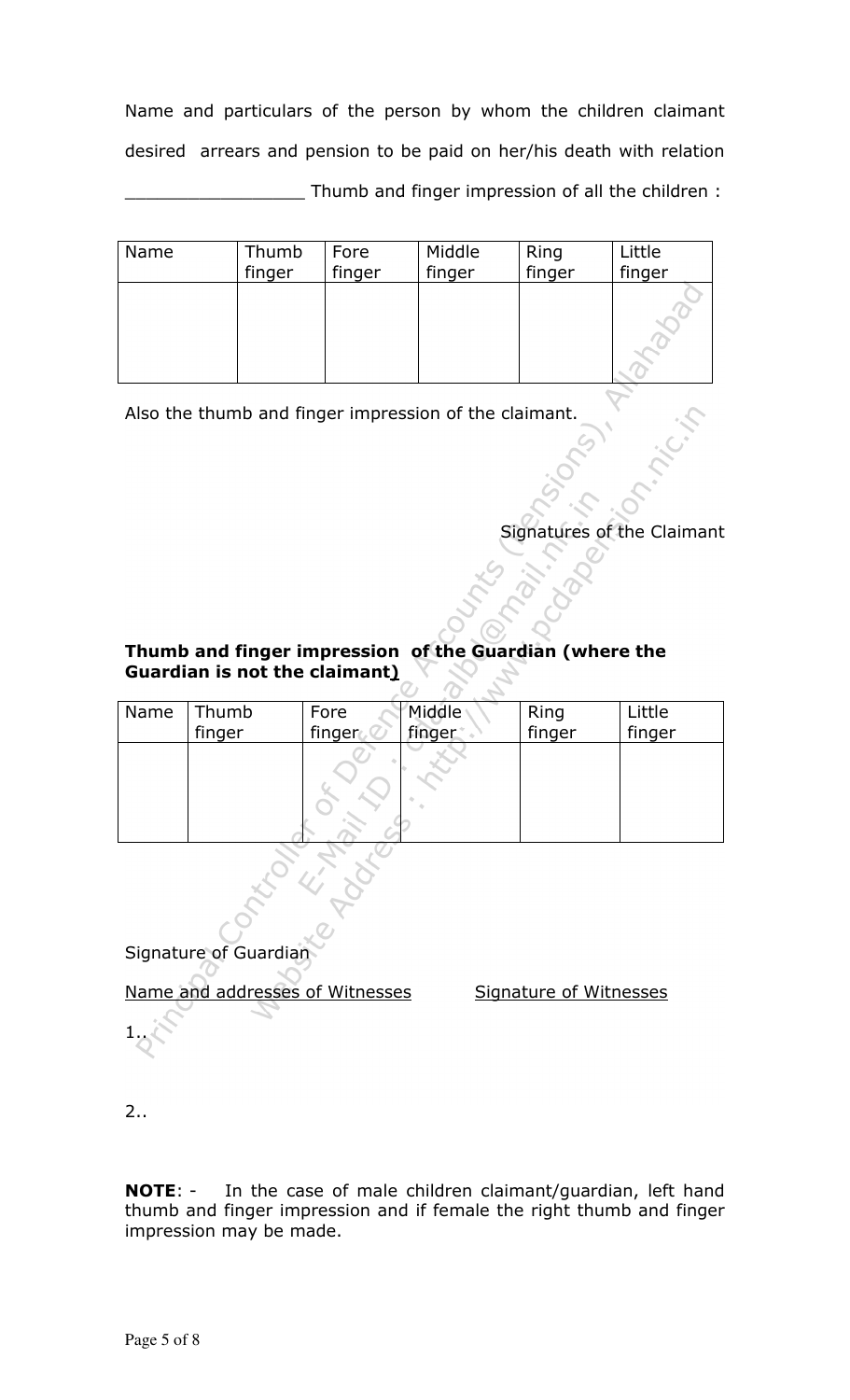#### **CERTIFICATE**

| I, Smt.                                                                                                                                                                                                                                      |                      | widow of                                                                                                                                                                                    |
|----------------------------------------------------------------------------------------------------------------------------------------------------------------------------------------------------------------------------------------------|----------------------|---------------------------------------------------------------------------------------------------------------------------------------------------------------------------------------------|
| No.                                                                                                                                                                                                                                          | Rank                 | Name                                                                                                                                                                                        |
|                                                                                                                                                                                                                                              |                      | certify that I am not drawing or admissible                                                                                                                                                 |
| for pension from any other sources.                                                                                                                                                                                                          |                      |                                                                                                                                                                                             |
|                                                                                                                                                                                                                                              |                      | Signatures of the claimant                                                                                                                                                                  |
|                                                                                                                                                                                                                                              | <b>ATTESTATION</b>   |                                                                                                                                                                                             |
| Certified that to the best of my knowledge and belief, the particulars                                                                                                                                                                       |                      |                                                                                                                                                                                             |
| given in respect of Smt.                                                                                                                                                                                                                     |                      | widow of No.                                                                                                                                                                                |
|                                                                                                                                                                                                                                              | Rank<br>are correct  | Name                                                                                                                                                                                        |
| Station:                                                                                                                                                                                                                                     |                      | Signatures                                                                                                                                                                                  |
| Dated:                                                                                                                                                                                                                                       |                      | (Name, designation and address)                                                                                                                                                             |
|                                                                                                                                                                                                                                              | <b>COUNTERSIGNED</b> |                                                                                                                                                                                             |
| Station:                                                                                                                                                                                                                                     |                      |                                                                                                                                                                                             |
| Dated:                                                                                                                                                                                                                                       |                      | Record officer/Assistant Record Officer                                                                                                                                                     |
| This attestation may be completed by any one of the following :-                                                                                                                                                                             |                      |                                                                                                                                                                                             |
| Sarpanch/ Pradhan of the Village<br>below the Rank of JCO<br><b>Sub Post Master</b><br>Qanungo or Patwari<br>• Sub Inspector of Police<br>Board/Zila Parishad.<br>Village Munsif/Patel/Village Officer, Panchayat<br>of Legislative Council. |                      | Army service or retired gazetted Officer, Civil or Military not<br>A member of Municipal Corporation or Committee of District<br>Member of Parliament/Member of Legislative Assembly/Member |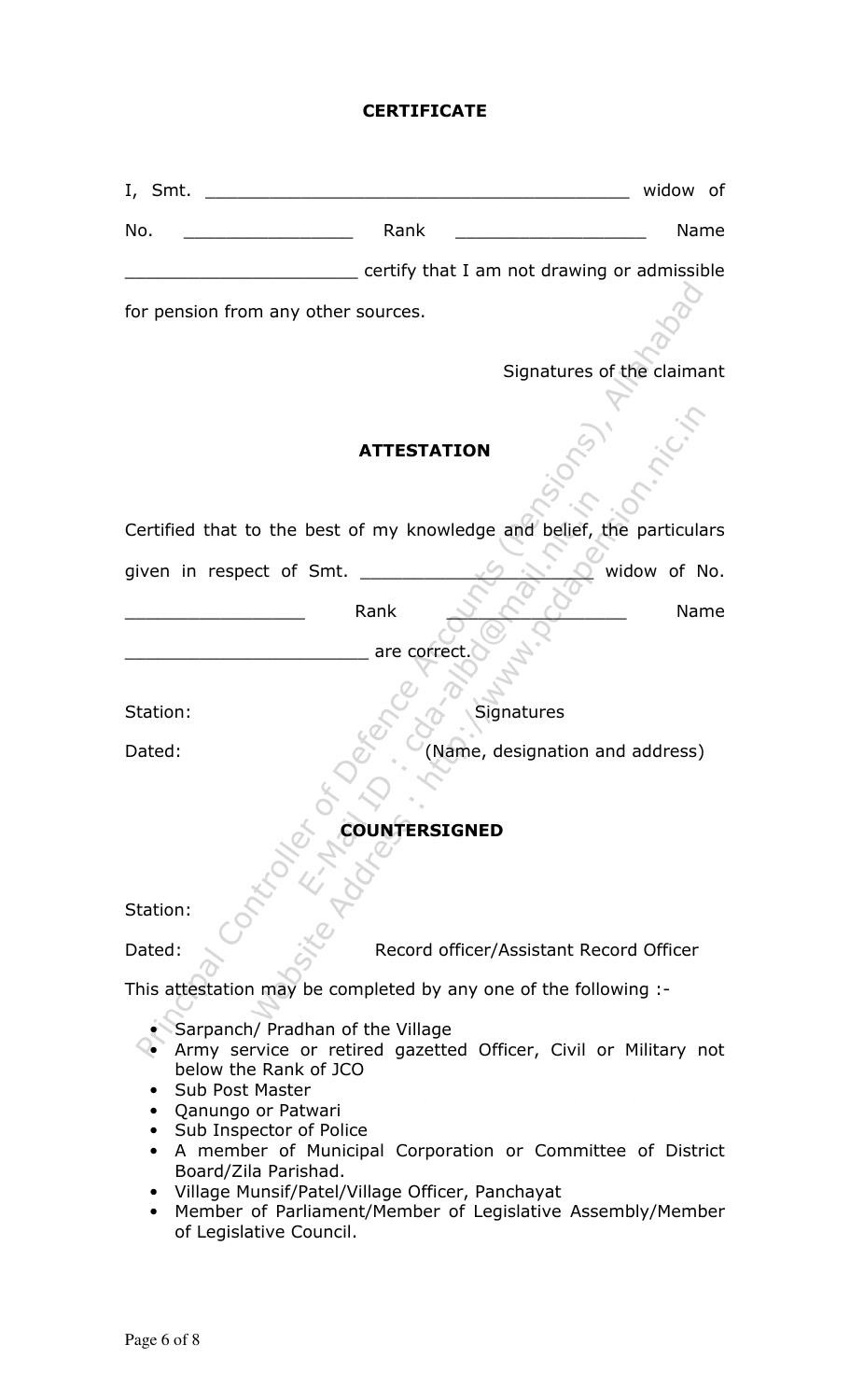#### Particulars of all the children of the deceased who are alive on the date of death of the soldier

| S.No                     | Name of the child | Name of his/ her<br>mother | Whether Male or<br>Female | (supported by birth<br>Date of birth<br>certificate) | married / unmarried<br>If female whether | If male date of<br>marriage | adopted the details)<br>Remarks (if legally |
|--------------------------|-------------------|----------------------------|---------------------------|------------------------------------------------------|------------------------------------------|-----------------------------|---------------------------------------------|
|                          |                   |                            |                           |                                                      |                                          |                             |                                             |
| CUMSC<br>mari.<br>Place: |                   |                            |                           |                                                      |                                          |                             |                                             |

Date:

(Signature or left/right hand thumb impression of the claimant)

Certified that the particulars given above are correct to the best of my knowledge and belief

Name and address of Witnesses Signatures of Witnesses Station: Signature

1.

2.

Dated:

# COUNTERSIGNED

(Name, designation and office)

Record Officer